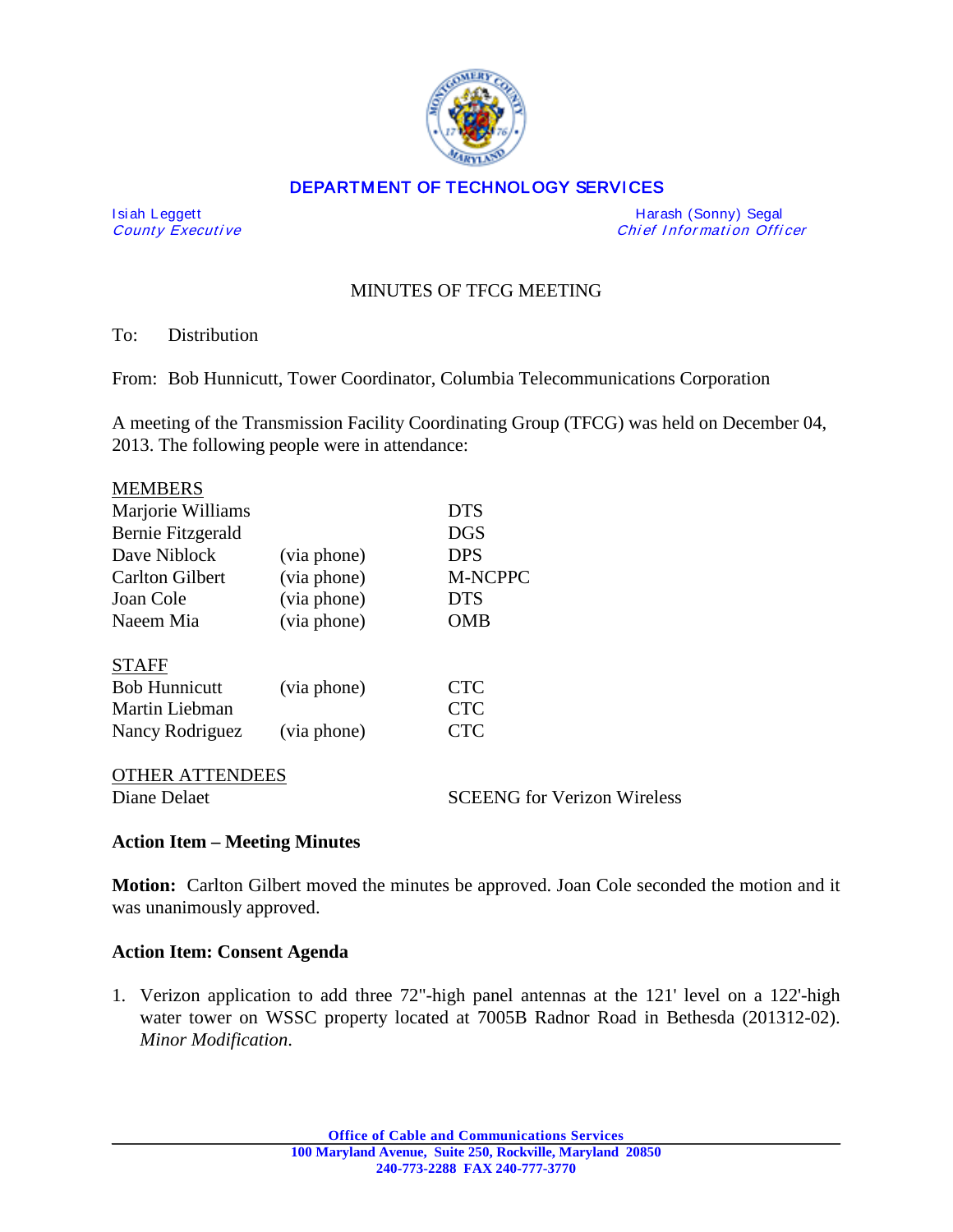2. T-Mobile application to Replace six 56"-high panel antennas at the 155' level on a 195'-high monopole on David Weitzer property located at 14705 Sugarland Road in Poolesville (201312-04). *Minor Modification*.

**Motion:** Bernie Fitzgerald moved the Consent Agenda items be recommended. Dave Niblock seconded the motion and it was unanimously approved.

## **Regular Agenda**

**Action Item:** Verizon Wireless application to attach twelve panel antennas, six 72"-high and six 69"-high, on a 12'-high extension atop a 150'-high monopole on Helen Pyle property located at 211 Ednor Road in Silver Spring (201310-13). *Co-location*.

*Conditioned on the generator operating in compliance with the County's Noise Ordinance and on Verizon obtaining approval from the Board of Appeals to modify the Special Exception to increase the height of the monopole and expand the equipment area.*

Bob Hunnicutt summarized the application noting that at the time this monopole was approved by special exception, the height was limited to the current height and size of the equipment area to its current use of ground space. Because the monopole is proposed to be extended above the approved height and above the zoning ordinance limit for monopoles in general, the Tower Coordinator's recommendation is conditioned on Verizon Wireless obtaining approval from the Board of Appeals to increase the size of the monopole and equipment area. Additionally, he remarked there is presently a red aviation marker atop the monopole at the request of the Maryland State Police who have a heliport across Ednor Road from the monopole. The State police have requested that the light be relocated atop the monopole once the extension is attached.

Marty Liebman added that he asked Verizon Wireless if their coverage objective could be met with antennas at the  $100$  elevation on the monopole to where it appeared there was space for additional antennas. Verizon Wireless provided RF maps supporting their need for antennas as proposed. Based on his review of the maps, antennas at the  $100\degree$  level provide only modest coverage improvement for signals at 700 MHz, and very limited improvement 2100 MHz frequencies. Large areas along Norwood Road, Ednor Road where signals will not meet the target levels with antennas at the 100 $\Box$  level. The maps with antenna at the  $\Box$  62 vel, however, show significant coverage improvements that can meet the target coverage needs at both the 700 MHz and 2100 MHz frequencies. He agrees that the proposed elevation of  $162\Box$  is needed to meet coverage objectives.

In reply to a question from Carlton Gilbert, Mr. Hunnicutt confirmed that based on the plans provided with the application, it appears that setbacks will still be met with the proposed extension. Mr. Gilbert added that the Board of Appeals may be able to approve the changes to the special exception for this monopole administratively, or a hearing may be required.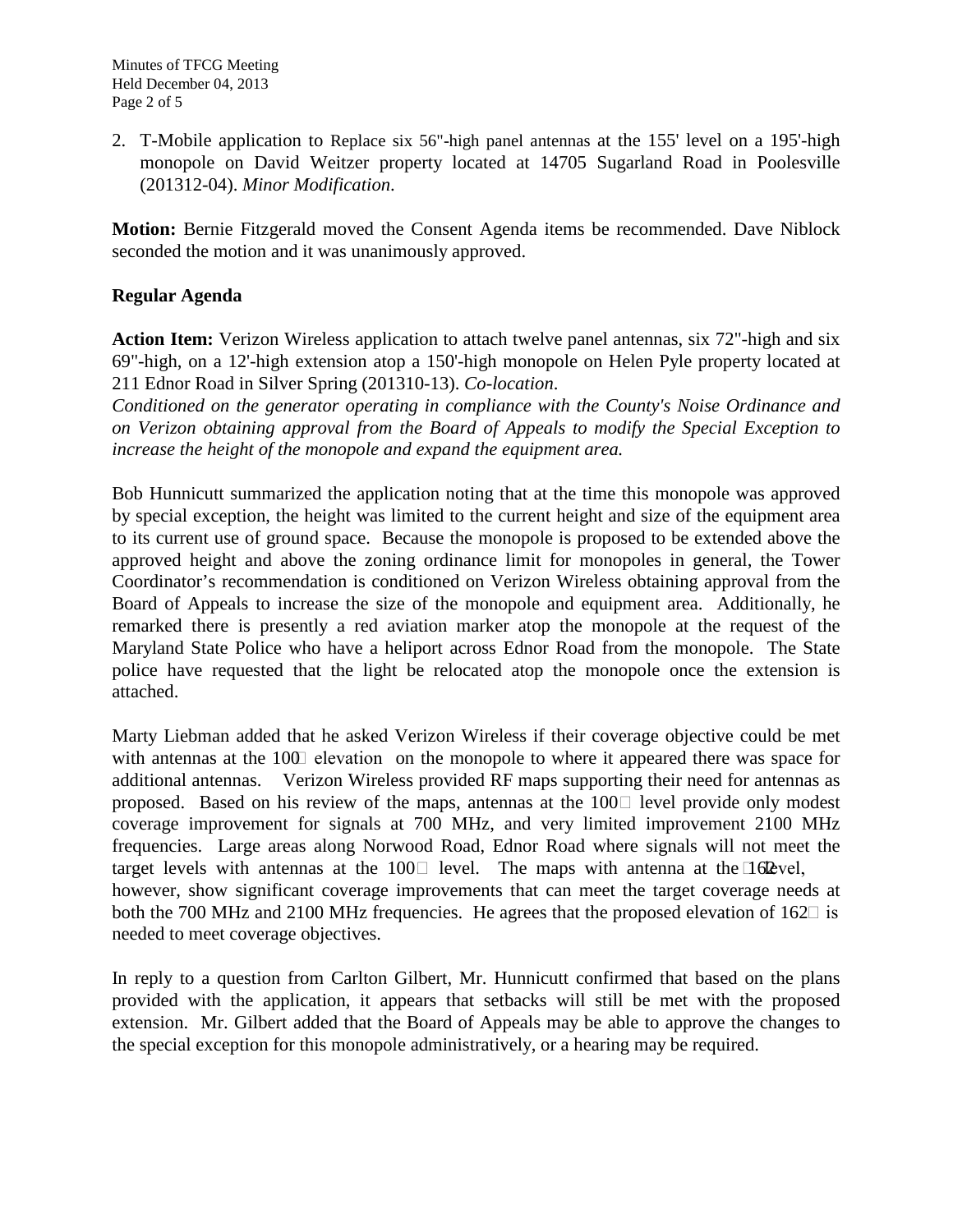Additionally, because an emergency power generator will be also installed in the equipment area, the Tower Coordinator's recommendation is conditioned on the generator operating in complying with the County's Noise Ordinance.

**Motion:** Bernie Fitzgerald moved the application be recommended as conditioned by the Tower Coordinator. Joan Cole seconded the motion and it was approved with Carlton Gilbert abstaining.

**Action Item:** AT&T application to attach twelve panel antennas, six 96"-high and six 92"-high, at the 136' level on a 150'-high monopole on Wildlife Achievement Club property located at 26430 Mullinix Mill Road in Mount Airy (201311-13). *Co-location*. *Conditioned on the generator operating in compliance with the County's Noise Ordinance.*

**Motion:** Carlton Gilbert moved the application be recommended as conditioned by the Tower Coordinator. Naeem Mia seconded the motion and it was unanimously approved.

**Action Item:** AT&T application to attach twelve 72"-high panel antennas at the 114' level on the penthouse walls atop 95'-high building on National Cancer Institute property located at 9609 Medical Center Drive in Rockville (201312-03). *Co-location*. *Conditioned on the generator operating in compliance with the County's Noise Ordinance.*

**Motion:** Carlton Gilbert moved the application be recommended as conditioned by the Tower Coordinator. Naeem Mia seconded the motion and it was unanimously approved.

**Action Item:** Verizon application to attach twelve 73"-high panel antennas at the 118' level on a 140'-high monopole on Max T Lloyd, Et Al property located at 21410 Beallsville Road in Dickerson (201312-06). *Co-location*.

*Conditioned on the generator operating in compliance with the County's Noise Ordinance and obtaining approval from the Board of Appeals for a modification to the Special Exception to permit the proposed antenna attachment design.*

Mr. Hunnicutt summarized the application noting that this monopole as approved by special exception that requires all future antennas are to be flush-mounted to the monopole. Verizon is proposing to attach their 12 antennas using T-arms bolted to the monopole. Consequently, the recommendation is conditioned on Verizon obtaining approval from the Board of Appeals for a modification to the Special Exception to permit their antenna attachment design. Additionally, because an emergency power generator will be also installed in the equipment area, the recommendation is also conditioned on the generator operating in compliance with the County's Noise Ordinance.

**Motion:** Bernie Fitzgerald moved the application be recommended as conditioned by the Tower Coordinator. Dave Niblock seconded the motion and it was approved with Carlton Gilbert abstaining.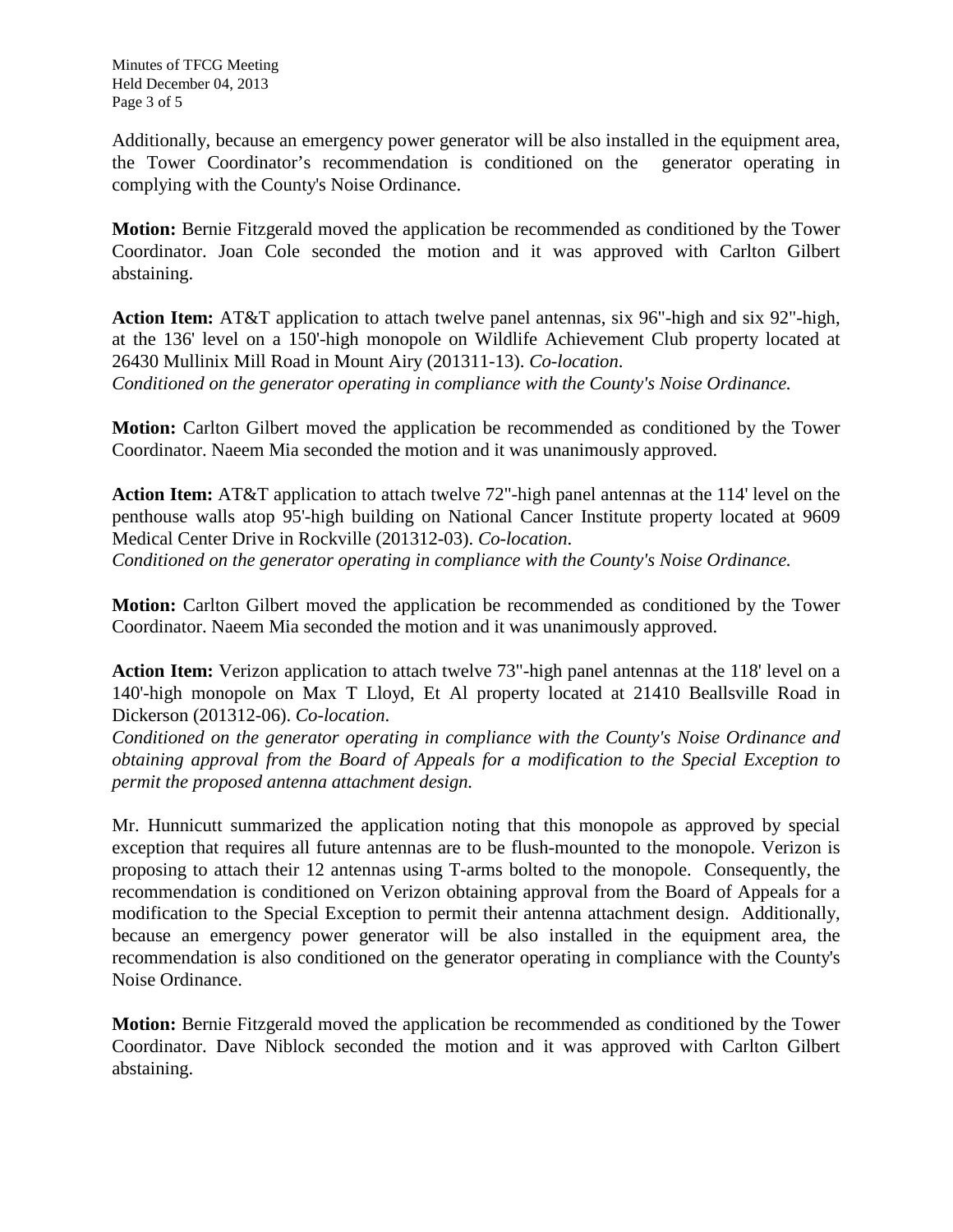Minutes of TFCG Meeting Held December 04, 2013 Page 4 of 5

**Action Item:** Verizon application to attach twelve panel antennas, six 95"-high and six 55"-high, on a new platform at the 142' level on a 182'-high monopole on Jane C. Maller, Trustee property located at 4301 Brookeville Road in Olney (201312-07). *Co-location*.

*Conditioned on the generator operating in compliance with the County's Noise Ordinance and on obtaining approval from the Board of Appeals to the expansion to the equipment area.*

Mr. Hunnicutt summarized the application noting that this monopole as approved by special exception limited the use of ground space to the existing size of the equipment area. Because Verizon proposes to expand the existing fenced equipment area and install an emergency power generator at the site, the recommendation is conditioned on approval from the Board of Appeals for the use of additional ground space and the generator operating in compliance with the County's Noise Ordinance.

**Motion:** Joan Cole moved the application be recommended as conditioned by the Tower Coordinator. Carlton Gilbert seconded the motion and it was unanimously approved.

**Action Item:** Verizon application to attach twelve panel antennas, six 73"-high and six 75"-high, at the 155' level on a 148'-high PEPCO tower on PEPCO property located at 1900 Bucklodge Road in Boyds (201312-12). *Co-location*.

*Conditioned on the generator operating in compliance with the County's Noise Ordinance.*

**Motion:** Bernie Fitzgerald moved the application be recommended as conditioned by the Tower Coordinator. Joan Cole seconded the motion and it was unanimously approved.

**Action Item:** Verizon application to attach twelve panel antennas, six 96"-high and six 69"-high, at the 151' level on a 225'-high lattice tower on Douglas and Robin Lechlider property located at 6300 Damascus Road in Gaithersburg (201312-13). *Co-location*.

*Conditioned on the generator operating in compliance with the County's Noise Ordinance and on the structural reinforcements being made prior to attaching the antennas.*

Mr. Hunnicutt summarized the application noting because that a structural analysis report submitted with the application shows the existing structure cannot support the proposed attachments without structural modifications the recommendation is conditioned on the modifications being made prior to attaching the antennas. Also, because an emergency power generator will be also installed in the equipment area, the recommendation is also conditioned on the generator operating in compliance with the County's Noise Ordinance.

**Motion:** Carlton Gilbert moved the application be recommended as conditioned by the Tower Coordinator. Naeem Mia seconded the motion and it was unanimously approved.

**Action Item:** Verizon application to attach three 75"-high antennas at the 85' level on a 100'-high monopole on Spencerville Free Methodist Church property located at 2100 Spencerville Road in Spencerville (201401-01). *Co-location*.

*Conditioned on the generator operating in compliance with the County's Noise Ordinance.*